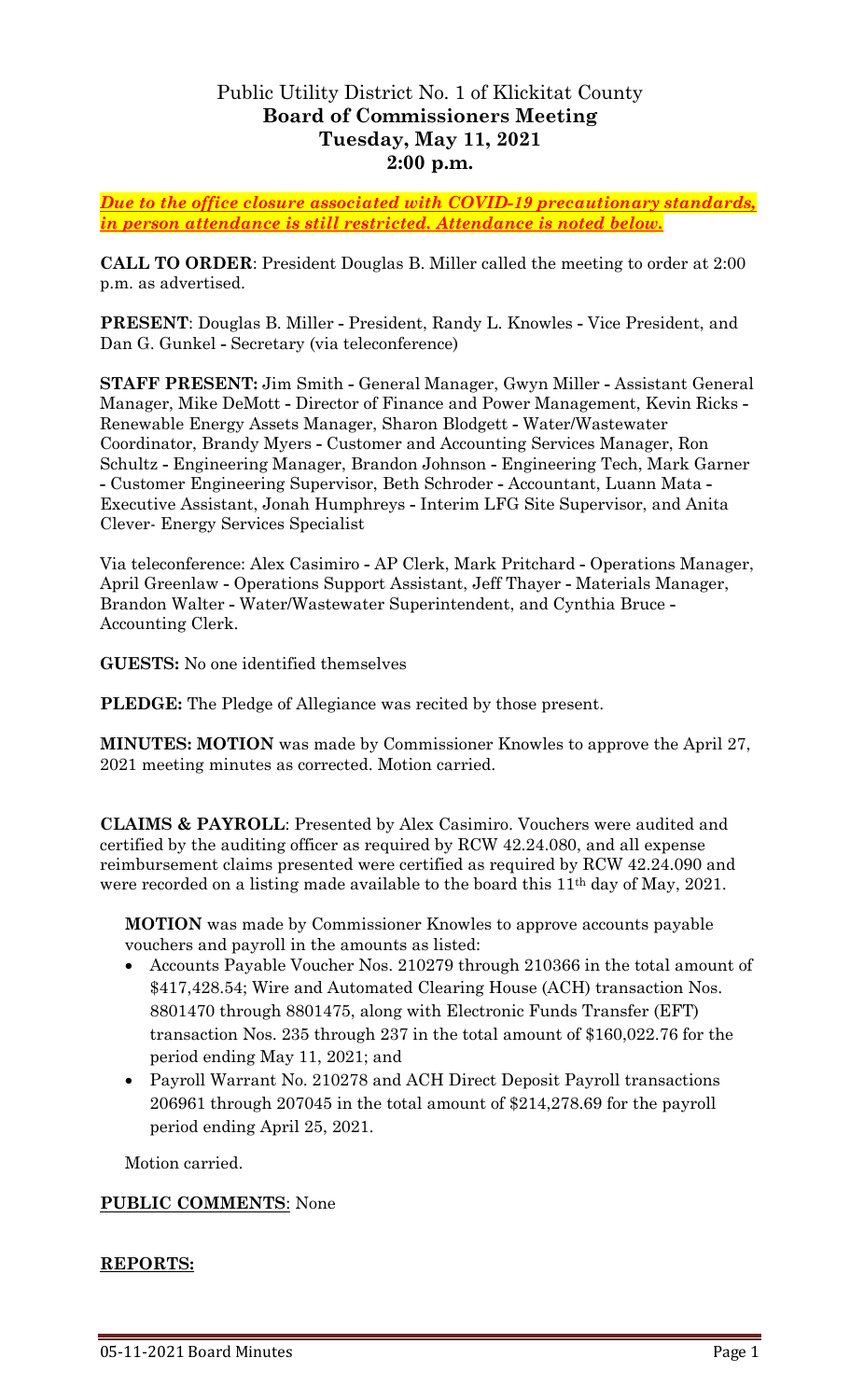**Conservation update** - Anita Clever provided an update on the Underwood Fruit Company upgrade project. Underwood Fruit Company has been located in Bingen since the 1960's. In fall of 2017 they experienced a fire and were left with significant fire damage. They salvaged what they could; one item salvaged was their original sign, which has been relocated to their conference room. They have been working on rebuilding since 2018, when they completed design review. Bonneville Power Administration, the entity that administers the rebate program, made recommendations on how they could improve their conservation and maximize the rebate program benefits. The project was finalized in 2021. Anita stated that she worked with Terry Beckwith from beginning to end. The rebate program provided the ability to install larger condensers, evaporators, and fans while still witnessing an annual cost savings of around \$55,000. Anita provided a few project photos along with a picture of awarding the rebate check during a presentation ceremony. They expressed their appreciation of our assistance on this project.

**Renewable Energy Assets March update -** Kevin Ricks and Jonah Humphreys presented the report for April. The April unplanned outage impacted production by 6.7%, there were 120,965 Dekatherms produced. The wellhead project is underway. Loci Controls has hired an operator that is working on the site now. Commissioner Knowles asked what monitoring capability we will have once these monitors are in place. Kevin responded that the relevant gas percentages, wellhead temperatures and flow will be monitored and recorded in a database accessible by us and Republic in real time.

Kevin also discussed an unannounced Labor and Industries inspection that occurred on April 19. We have provided formal responses to all items requested and supplied to L&I. L&I has not issued findings or citations at this time.

Mike DeMott and Kevin completed a McNary site visit at the end of March. This visit was part of our efforts to evaluate elevator and stair project recommendations made by our partners, Northern Wasco PUD. On April 28, they conducted a project meeting discussion with Northern Wasco. They discussed the elevator and stair projects, along with staff safety concerns. Mike and Kevin committed the KPUD to funding taking the engineering completion level on the stairs and elevator from 60% to 90%, for about \$40,000. With 90% completion level, the Army Corps of Engineers will review the plans and specs and the commissioners from both commissions will be better informed of the project scope and costs to give further direction. Staff does not believe there would be major expenditures in 2021 for this project.

Kevin continues to work with RNG project engineers to investigate a potential project for beneficial use of carbon.

**Power and Finance March update -** Mike DeMott discussed power pricing. The summer price spike continues. The drivers appear to be resource adequacy issues in the Pacific Northwest markets, exacerbated by California's dry weather and rising temperatures that increase the adequacy concerns. Even with planning, there is the potential California could be short this summer if a heat event occurs. Long-term forward pricing shows electric system peak prices in summer, while gas peaks occur in the winter. This could potentially provide revenue to support a business case for repurposing the Landfill Gas combustion turbines.

Commissioner Knowles inquired about our hedging strategy. Mike discussed this and the market financial outcome of our hedges following the forward price curves represented in the report. Mike also discussed other alternatives for serving our load, one of which was to bring renewable resources to load. However, our ability to use these resources are limited by our current BPA contract which requires us to purchase a flat block of power. Utilizing resources for demand charge reduction was also discussed in which resources could be utilized in a manner similar to the BPA super peak schedule discussed previously. Normal Bonneville Power Administration contracts do not contain scheduling options that are flexible enough. The Northwest is definitely bracing for one of the driest summers on record. This potentially impacts irrigation loads, as they will require starting earlier and irrigating longer to make up for this lack of moisture. White Creek generation income is improving as a result of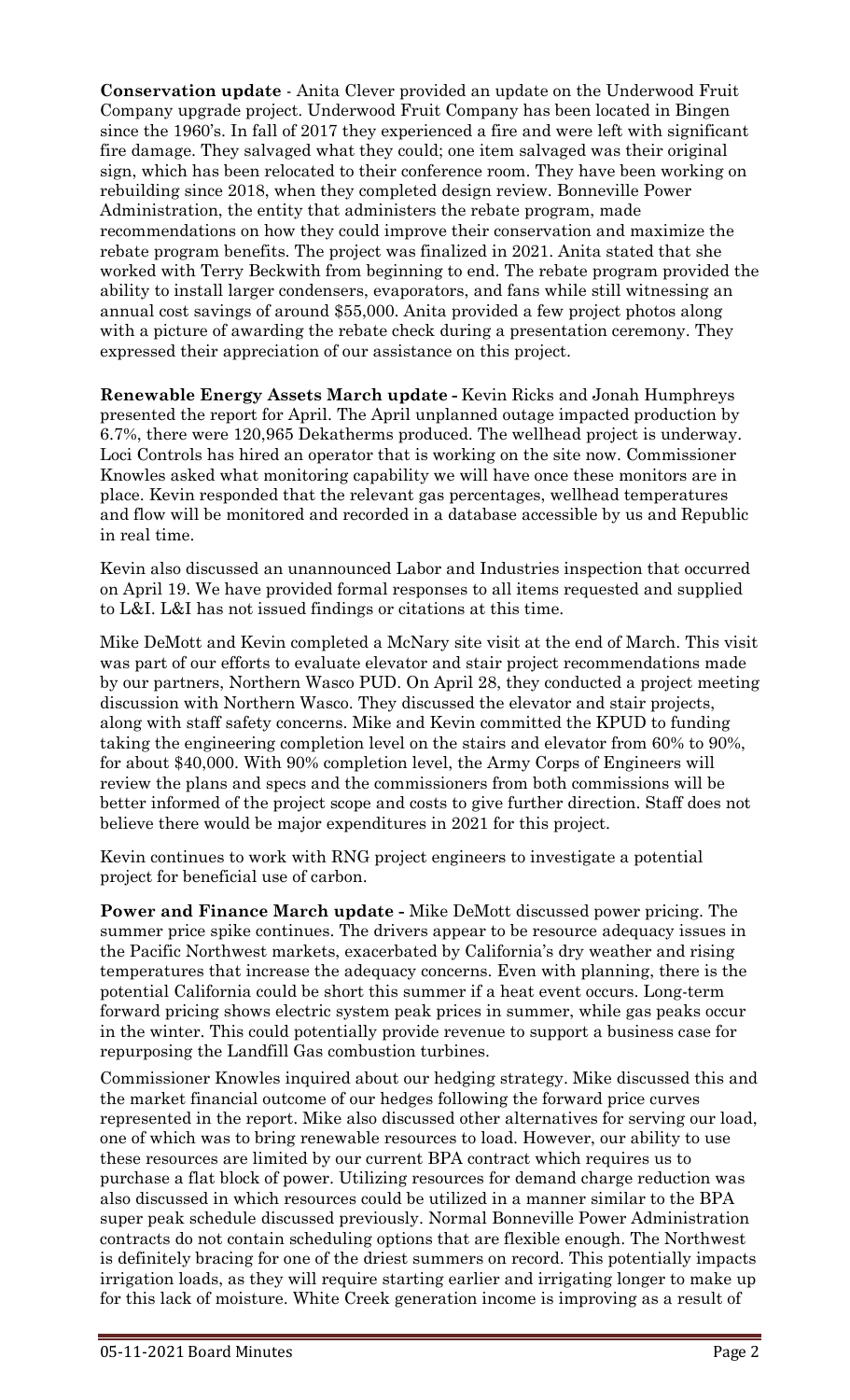these increases in market pricing and will likely positively impact our budgets. BP-22 final rates will be established at the end of July. Our load shaping charges will be driven by our Dallesport large load customer.

Mike provided concepts to update the Financial Policy 9 for discussion. He focused on a few key areas. Adding minimum payment wording to reflect the board's intent to pay down debt with surplus funds. He also discussed reserve fund policies and internal liquidity metrics. He wanted to make sure that we focus on the fact that customer deposits as well as water and wastewater system cash balances should be excluded from consideration of excess general use funds for debt repayment. He also provided a potential definition of surplus funds, which focused on RNG production measured in MMBtus in excess of production needed to meet financial policy metrics. After further discussion, it was suggested that working through scenarios in a workshop format may best inform the final policy outcome. A workshop for this purpose will be scheduled for a future board meeting.

**March Financial update -** Beth Schroder presented the March financials. Revenue forecasts have been updated. RNG revenue was below budget approximately \$300,000, with forecasted revenues updated for expected production. Electric aid in construction (AIC) revenue is \$730,000 as of the end of April. This AIC amount is in addition to the Wishram subdivision project payment for water/wastewater. Forecasts for year-end expectations were updated following first quarter activity. We are not adjusting expenses this early in the year. We are watching the trends however, including increased material prices and we will be adjusting these forecasts after the second quarter. Our current year-end forecast for Debt Service Coverage (DSC) is 1.74 at the end of March. We have reduced the year-end forecast for electric system capital spending and RNG has deferred a few capital projects originally scheduled in 2021 to allow for the installation of the Loci control system. We are preparing to shift operations resources to vegetation management, which will likely impact electric capital spending. With the minimal moisture, we are evaluating and reprioritizing crew work. McNary capital expenses have been increased to reflect our portion of the required engineering of project work. Our year-end forecast for Day's Cash on Hand was 241 days as of the end of March.

## **AGENDA ITEMS:**

- A. 2021 PHYSICAL INVENTORY UPDATE Jeff Thayer provided the results of the 2021 Physical inventory. Inventory was completed the 3rd week of April. It was moved from our normal September/October timeframe as the spring better fits with resource availability, weather and customer work schedules. The adjustments for 2021 were \$11,663. This was for a six month period, but equates to a less than 1% adjustment on an annualized basis. We are happy with this number, but will continue to evaluate a few items in an attempt to reduce this adjustment even further. Our goal is an adjustment of 2% or less, however we continue to evaluate ways to improve upon that goal. Commissioner Knowles inquired on where most adjustments come from. The largest discrepancy is in wire. We continue to apply policies and are always looking at ways to improve.
- B. PREQUALIFICATION OF CONTRACTORS **- MOTION** was made by Commissioner Knowles to approve NW Utility Services, LLC and agree to add them to the small and large works rosters. Motion carried.

## **REPORTS Cont.:**

Jeff also reported that his staff is preparing for a vehicle public surplus auction. Information will be provided through email to internal employees. It will also be published in the newspapers and our website. He is still trying to maximize the return on investment of used items.

## **AGENDA ITEMS Cont.:**

C. CALL FOR BID: Echo Glen to Bristol Rd Rebuild **- MOTION** was made by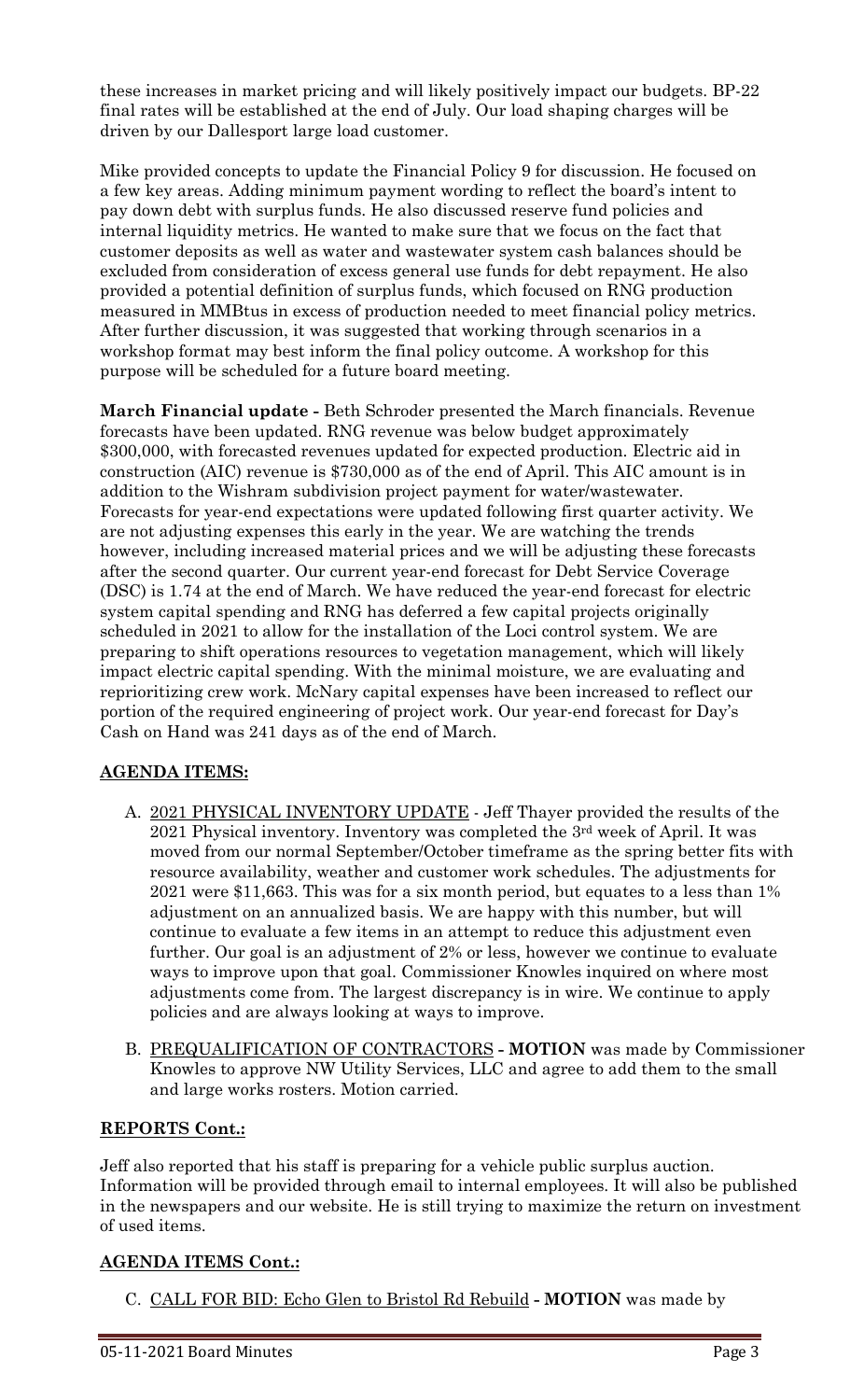Commissioner Gunkel to approve the call for bid for the Echo Glen to Bristol Road rebuild project. Motion carried.

- D. LARGE LOAD DISCUSSION **-** Ron Schultz, Mike DeMott, Brandon Johnson, and Mark Garner discussed the increase in large load requests that are being received. In 2017 when we began to experience an influx of inquiries, staff discussed the challenges with the board and at that time, a moratorium was established. We are currently operating under this moratorium. With the renewed interest beginning to surface again, staff discussed options for these inquires. After listening to staff's concerns about capacity, Commissioner Gunkel stated that there should be a mechanism to ensure that new customers would be paying to replace any capacity they take up. He directed staff to build capacity replacement requirements into a policy and to evaluate options that economic development be allowed as a negotiating factor. Staff will evaluate options and bring back a policy to review with the board.
- E. CORONAVIRUS EMERGENCY SUPLEMENTAL FUNDING ASSISTANCE PROGRAM PROPOSALS **-** Brandy Myers discussed the CESF Local Government funding proposal. Staff plans on providing funding for three KPUD customer assistance programs which were not previously budgeted for in 2021; COVID Small Business Discounts, Residential Customer Assistance Programs and Warm Weather Low Income Elderly Discounts. We anticipate the proposed programs and CESF funding would potentially impact approximately 800 customers. We project the unbudgeted programs will run from June and through December, subject to contract funding requirements. The COVID Small Business Discounts program as proposed removes the business maximum originally instated with original program in 2020. The Residential Customer Assistance Program (RCAP) was proposed to reach many of our customers who struggle to navigate the WAGAP programs successfully. There are a significant number of COVID impacted customers falling through cracks. The RCAP would be a one-time electric services grant not to exceed \$300.00 or a multiple services (electric with water and/or wastewater) grant that is not to exceed \$500. In all cases, these funds would be directly applied to the customer's account. The commissioners requested that we have controls in place so that the grant assistance will not produce a credit as these grant funds are non-refundable. The third program would establish a Warm Weather Low Income Elderly Discount, which has been previously requested by Senior Services and customers. The existing Low Income Elderly Discount program is funded through our budget process and is limited to cold weather months, which are often the highest usage or until program maximum is reached. The CESF grant provides the opportunity to offer our most vulnerable population, low income senior customers, discounts from June through November utilizing the existing income and residential requirements. Staff will ensure communication clarifies the temporary nature of this onetime CESF program funded action, which is supported by KPUD, but not funded by KPUD. The Warm Weather Low Income Elderly Discount is for 2021 and not funded in perpetuity. The board indicated support for the programs and directed staff to continue with the implementation of programs upon receipt of a contract.
- F. WATER/WASTEWATER RATE DISCUSSION **-** Jim Smith and Sharon Blodgett discussed the budget forecast for the water and wastewater systems to evaluate the need for rate adjustments. After discussion, it was requested that staff continue to follow the normal rate review process for all of the systems. At our next meeting Jim and Sharon will present formal rate recommendations and request that the board set a public rate hearing date.

### **REPORTS Cont.:**

**COMMISSIONER DOUGLAS MILLER -** Commissioner Miller discussed his thoughts around SB-5008 and inquired if our senior discount program meets the intent of this bill. We have programs in place that meet the intent of this bill. He also discussed the Clean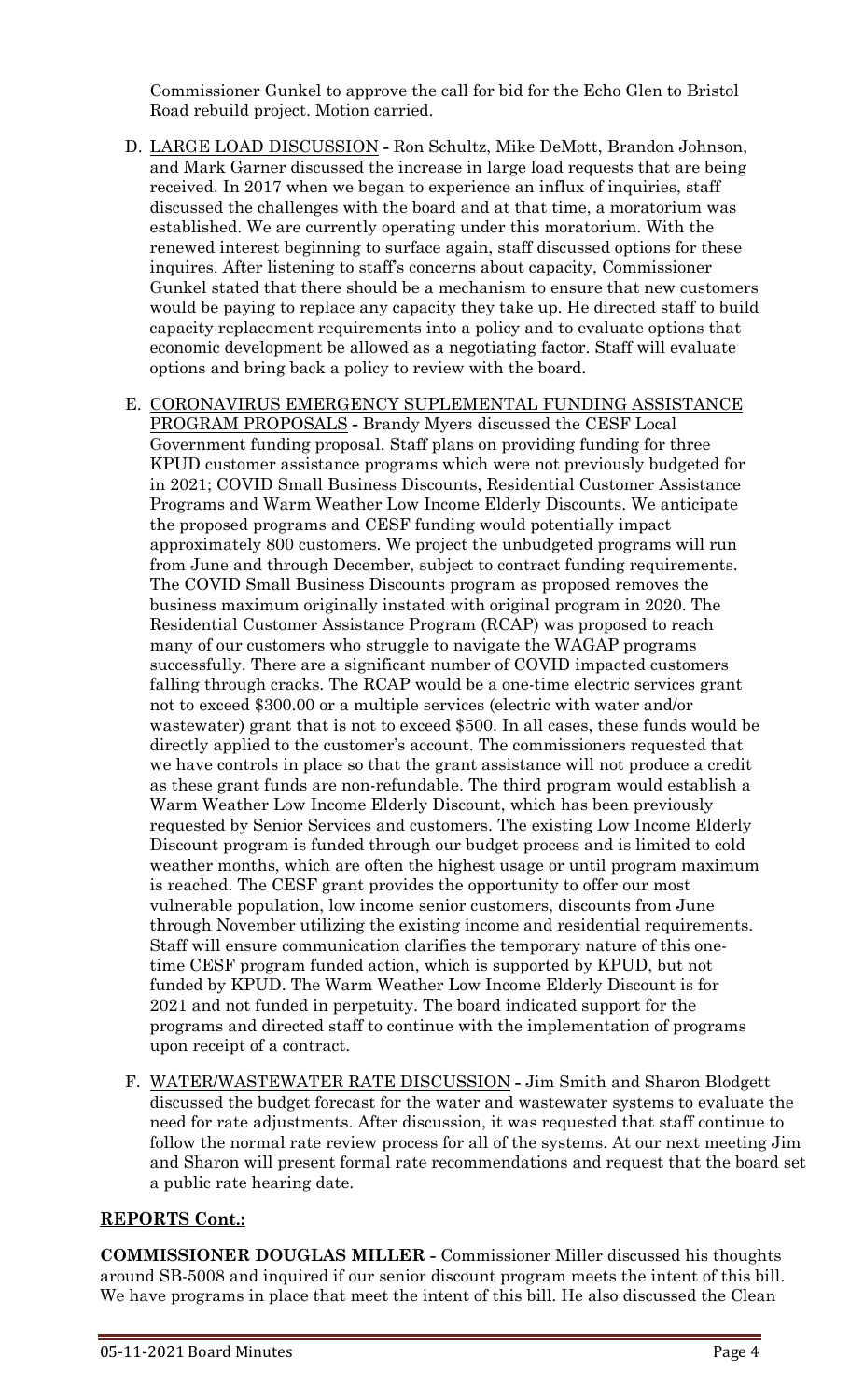Energy Transformation Act stating that there may be potential to repurpose existing assets to meet this need.

**COMMISSIONER RANDY KNOWLES -** Commissioner Knowles stated that he and Gwyn Miller will attend the Public Utilities Risk Management Services meeting June 2-3. He will provide an update on June 8.

**COMMISSIONER DAN GUNKEL -** Commissioner Gunkel did not have a report.

**ASSISTANT GENERAL MANAGER -** Gwyn Miller presented the current operational update.

- COVID-19 update:
	- o Metrics During the meeting the State's metrics determining where counties reside within the reopening guidelines were updated. As of now, Klickitat County is not meeting the main two metrics. Updated guidelines will be provided when available.
- Long Term Care deduction: We received an update on changes from the Governor's office regarding payroll taxes. The state has implemented a required long-term care tax. Individuals have from now until November to demonstrate they have already invested in a long-term care product. If unable to demonstrate the investment, then their employer will be required to collect it. Employers will begin collecting this tax in January 2022. The only two exemptions are self-employed and sovereign nations. The statistics are that nine out of ten individuals will utilize long-term care services within their lifetime. Their proposed benefit is \$100 per day.
- County child care needs: Representative Corry and Representative Mosbrucker are working to acquire much needed funding for Klickitat County child care programs. The county has completed a needs assessment; our county is considered economically depressed and there are zero licensed daycares operating within Klickitat County. We also do not offer afterschool programs. Gwyn will bring back updates as they become available.

**GENERAL MANAGER -** The complete report can be found at: [htp://www.klickitatpud.com/topicalMenu/commissioners/GM\\_Reports.aspx](http://www.klickitatpud.com/topicalMenu/commissioners/GM_Reports.aspx)

- Vegetation Management product **-** Mark Pritchard and Mark Garner provided the first draft of the vegetation management map for tracking vegetation management progress.
- Pumped Storage Water Service agreements **-** Brian Skeahan, Kevin and our legal team are drafting our asset agreement and supply agreement.
- Outage Management System **-** We are going through the training process with newer staff and aligning understanding of outage restoration procedures.
- BPA switching **-** Crews and associated engineering staff participated in meetings with BPA operators at BPA's Bald Mountain substation and BPA's Goldendale substation to review switching procedures in these substations under BPA dispatcher direction.

**Adjourned** - There being no further business, the meeting adjourned at 5:32p.m.